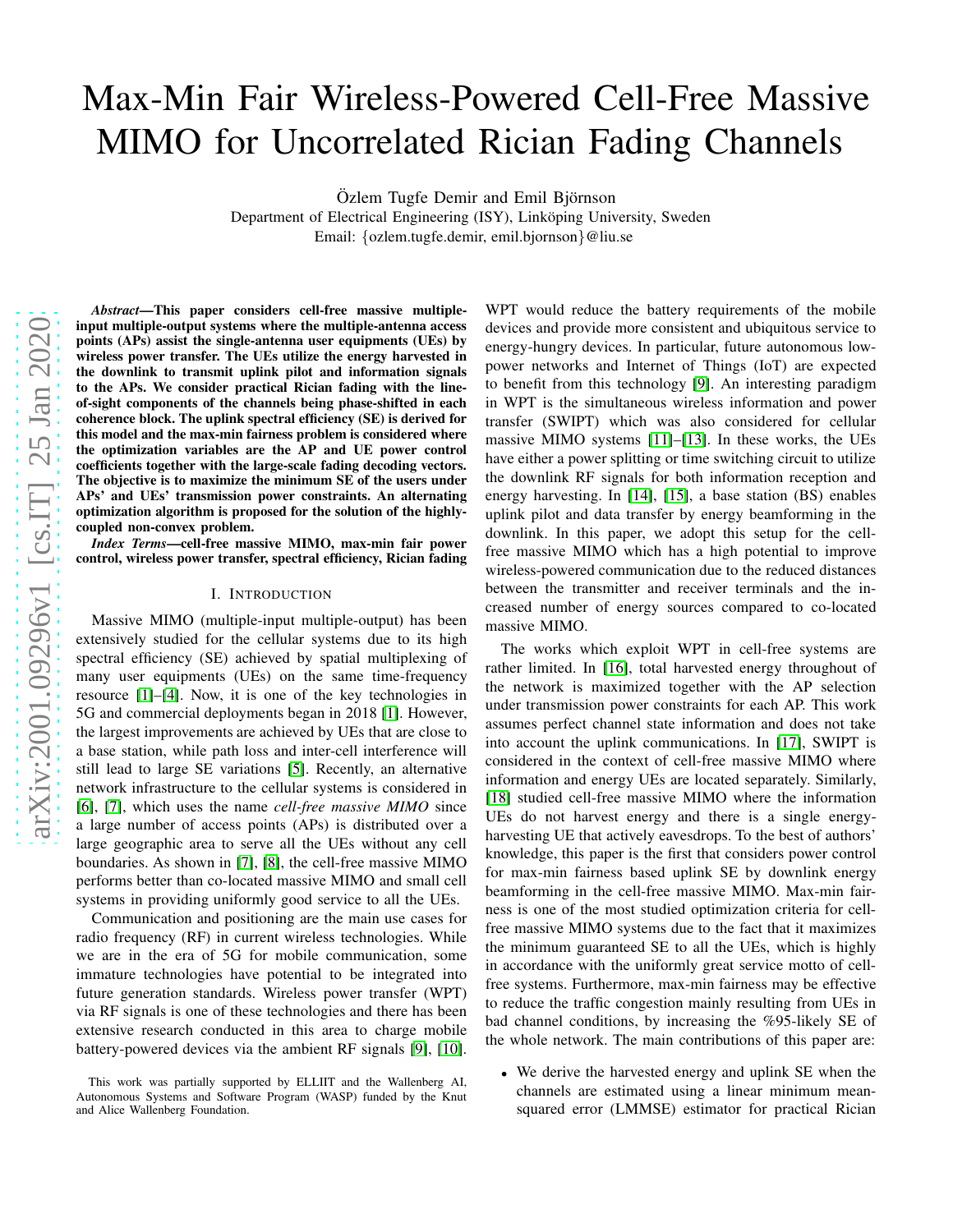fading channels with unknown phase shifts. We derive the SE expressions for the multi-antenna APs that are generalizations of the SE for single-antenna APs in [\[19\]](#page-5-15).

- We formulate the max-min fair joint AP and UE power control and large-scale fading decoding (LSFD) design problem under the harvested and transmitted power constraints at the APs and UEs.
- We propose an alternating optimization algorithm to achieve a solution to the proposed problem. The simulation results show that the cell-free structure and the solution found by this algorithm improve the minimum guaranteed SE of the network compared to the co-located massive MIMO and simpler power control schemes.

## II. SYSTEM MODEL

We consider a cell-free massive MIMO system where  $L$ multiple-antenna APs are geographically distributed over a large area to serve  $K$  single-antenna users with energy harvesting capability. Each AP is equipped with  $N$  antennas and connected to a central processing unit (CPU) via a perfect fronthaul link. In this paper, we assume time division duplex (TDD) operation and hence channel reciprocity holds. Let  $\tau_c$ denote the total number of samples per coherence interval. Each coherence interval is divided into three phases: uplink training, downlink WPT, and uplink wireless information transfer (WIT). In the uplink training phase, all the UEs send their pilot sequences which have length  $\tau_p$  to the APs, which estimate the channels to design precoding vectors for effective energy transfer and data reception. While  $\tau_d$  samples are used for downlink energy transfer, the remaining  $\tau_u$  samples are used for the uplink information transfer, hence we have  $\tau_p + \tau_d + \tau_u = \tau_c$ . In accordance with the existing literature on cell-free massive MIMO, the channel state information of users are not shared between the APs [\[7\]](#page-5-4), [\[8\]](#page-5-5).

Let  $\mathbf{g}_{kl} \in \mathbb{C}^N$  denote the channel between the  $k^{\text{th}}$  user and the  $l<sup>th</sup>$  AP. The channels are constant in each time-frequency coherence interval. We consider spatially uncorrelated Rician fading channels with unknown phase shifts, which is the first novelty of this paper in the context of cell-free massive MIMO with multiple-antenna APs. This means each channel realization can be expressed as

$$
\mathbf{g}_{kl} = e^{j\theta_{kl}} \bar{\mathbf{g}}_{kl} + \tilde{\mathbf{g}}_{kl},\tag{1}
$$

where  $e^{j\theta_{kl}}\bar{\mathbf{g}}_{kl} \in \mathbb{C}^{N}$  denotes the line-of-sight (LOS) component. The other term of the channel, i.e.,  $\tilde{\mathbf{g}}_{kl}$  corresponds to non-line-of-sight (NLOS) small-scale fading and  $\tilde{\mathbf{g}}_{kl} \sim$  $\mathcal{N}_{\mathbb{C}}(\mathbf{0}_N, \beta_{kl} \mathbf{I}_N)$  where  $\beta_{kl}$  is the large-scale fading coefficient which accounts for path-loss and shadowing. Note that the vectors  $\{\bar{\mathbf{g}}_{kl}\}\$  and large-scale fading coefficients  $\{\beta_{kl}\}\$  describe the long-term channel effects and change more slowly compared to small-scale fading characteristics. We assume that the APs have the knowledge of  $\{\bar{\mathbf{g}}_{kl}, \beta_{kl}\}$  corresponding to the channels between them and the UEs in accordance with the massive MIMO literature [\[2\]](#page-5-16), [\[4\]](#page-5-1). However, we consider a more realistic scenario where the phase shifts  $\{\theta_{kl}\}\$ in the LOS components are unknown due to user mobility and assume that they are uniformly distributed in the interval  $[0, 2\pi)$  [\[19\]](#page-5-15).

## III. CHANNEL ESTIMATION

Let  $\varphi_k \in \mathbb{C}^{\tau_p}$  denote the pilot sequence that is assigned to the  $k^{\text{th}}$  user where  $\|\varphi_k\|^2 = \tau_p$ . In practice, the number of users is usually larger compared to the pilot sequence length, i.e.,  $K > \tau_p$ . Hence, so-called pilot contamination occurs.

Note that LMMSE estimator is the MMSE estimator when the phase shifts of LOS components are known at the APs. However, deriving the MMSE estimator is non-trivial in the unknown phase shift scenario since we do not have a linear Gaussian signal model. In this paper, we will restrict ourselves to the LMMSE estimator as in [\[19\]](#page-5-15), which is the conventional benchmark in the massive MIMO literature. To obtain the LMMSE channel estimator in a simple form, let us assume that the pilot sequences are either identical or mutually orthogonal and call  $P_k$  the subset of users which are assigned the same pilot sequence as the  $k^{\text{th}}$  user, including itself. Then, the received pilot signal  $\mathbf{Z}_l \in \mathbb{C}^{N \times \tau_p}$  at the  $l^{\text{th}}$  AP is given by

$$
\mathbf{Z}_{l} = \sqrt{\rho_p} \sum_{k=1}^{K} \mathbf{g}_{kl} \boldsymbol{\varphi}_{k}^{T} + \mathbf{N}_{l},
$$
 (2)

where  $\rho_p$  is the transmit power of each pilot symbol and the additive noise matrix  $\mathbf{N}_l \in \mathbb{C}^{N \times \tau_p}$  has i.i.d.  $\mathcal{N}_{\mathbb{C}}(0, \sigma^2)$  random variables. Then, a sufficient statistics for the estimation of the  $k<sup>th</sup>$  user's channel is

$$
\mathbf{z}_{kl} = \frac{\mathbf{Z}_l \boldsymbol{\varphi}_k^*}{\sqrt{\tau_p}} = \sqrt{\rho_p \tau_p} \sum_{i \in \mathcal{P}_k} \mathbf{g}_{il} + \mathbf{n}_{kl}, \tag{3}
$$

where  $\mathbf{n}_{kl} \triangleq \mathbf{N}_l \boldsymbol{\varphi}_k^* / \sqrt{\tau_p} \sim \mathcal{N}_{\mathbb{C}}(\mathbf{0}_N, \sigma^2 \mathbf{I}_N)$ . Note that  $\mathbf{n}_{il}$ is independent of  $n_{kl}$  for  $\forall i \notin \mathcal{P}_k$ . Then, the phase-unaware LMMSE estimate of  $g_{kl}$  based on [\(3\)](#page-1-0) is given by

<span id="page-1-2"></span><span id="page-1-0"></span>
$$
\hat{\mathbf{g}}_{kl} = \sqrt{\rho_p \tau_p} \mathbf{R}_{kl} \Psi_{kl}^{-1} \mathbf{z}_{kl},
$$
\n(4)

where

$$
\mathbf{R}_{kl} = \mathbb{E}\{\mathbf{g}_{kl}\mathbf{g}_{kl}^H\} = \mathbf{\bar{g}}_{kl}\mathbf{\bar{g}}_{kl}^H + \beta_{kl}\mathbf{I}_N, \tag{5}
$$

$$
\mathbf{\Psi}_{kl} = \mathbb{E}\{\mathbf{z}_{kl}\mathbf{z}_{kl}^H\} = \rho_p \tau_p \sum_{i \in \mathcal{P}_k} \mathbf{R}_{il} + \sigma^2 \mathbf{I}_N. \tag{6}
$$

The channel estimate  $\hat{\mathbf{g}}_{kl}$  and the estimation error  $\mathbf{e}_{kl}$  =  $\mathbf{g}_{kl} - \hat{\mathbf{g}}_{kl}$  are zero-mean uncorrelated random vectors with covariance matrices

<span id="page-1-1"></span>
$$
\hat{\mathbf{R}}_{kl} \triangleq \mathbb{E}\{\hat{\mathbf{g}}_{kl}\hat{\mathbf{g}}_{kl}^H\} = \rho_p \tau_p \mathbf{R}_{kl} \boldsymbol{\Psi}_{kl}^{-1} \mathbf{R}_{kl},\tag{7}
$$

$$
\mathbf{C}_{kl} \triangleq \mathbb{E}\{\mathbf{e}_{kl}\mathbf{e}_{kl}^H\} = \mathbf{R}_{kl} - \rho_p \tau_p \mathbf{R}_{kl} \boldsymbol{\Psi}_{kl}^{-1} \mathbf{R}_{kl}.
$$
 (8)

Note that neither channel estimate nor estimation error is Gaussian. As a result, although they are uncorrelated, they are not independent.

## IV. DOWNLINK WIRELESS POWER TRANSFER

In the WPT phase, each AP transmits energy to the users by using the estimated channels for maximum ratio (MR) precoding. In this paper, we will analyze non-coherent energy transmission which do not require any synchronization among APs since it allows each AP to transmit their choice of energy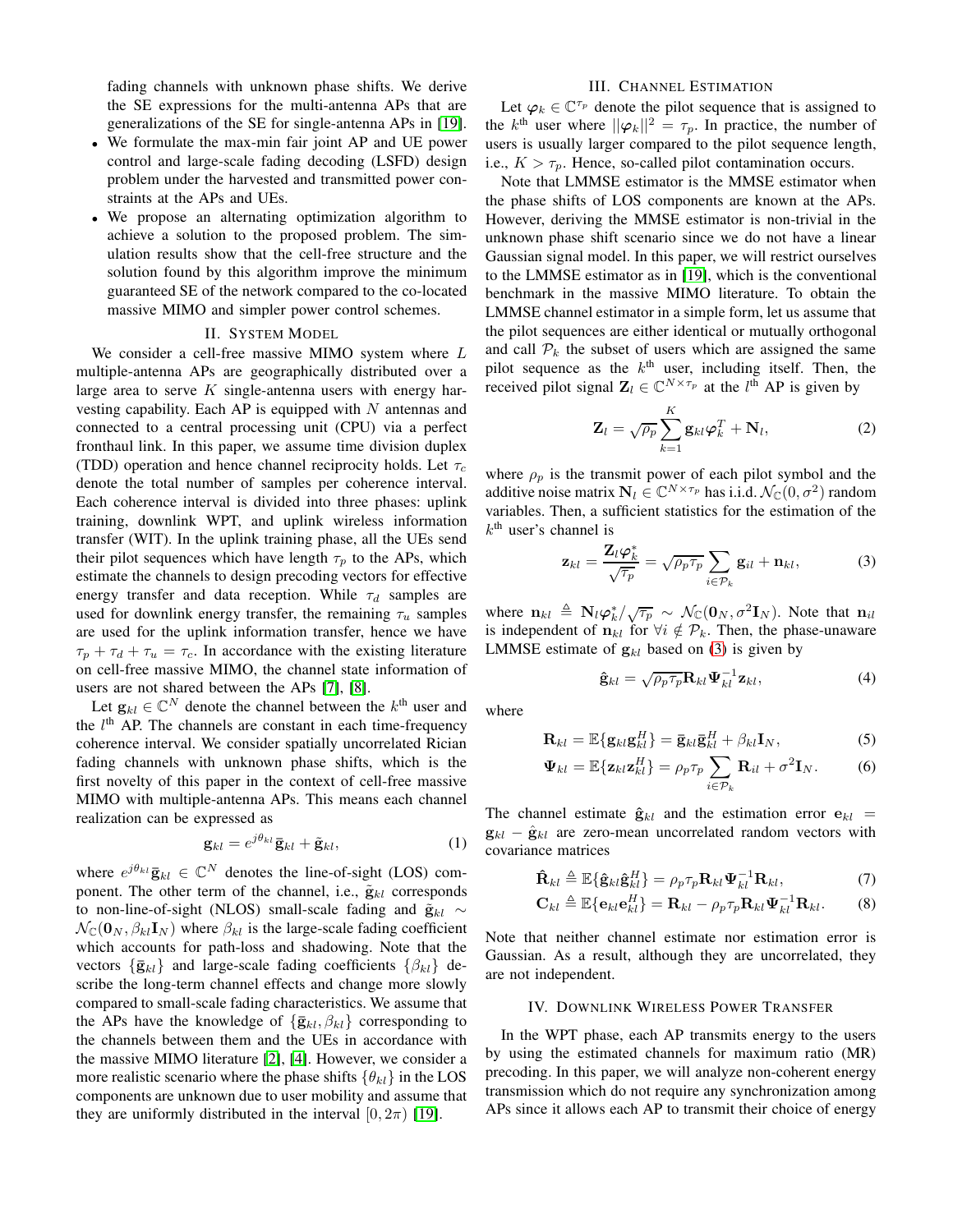$$
E_k = \mu \tau_d \sum_{l=1}^{L} \sum_{i=1}^{K} p_{il} \text{tr} \left( \hat{\mathbf{R}}_{il} \mathbf{R}_{kl} \right) + \mu \tau_d \rho_p^2 \tau_p^2 \sum_{l=1}^{L} \sum_{i \in \mathcal{P}_k}^{K} p_{il} \left( 2 \beta_{kl} \Re \left\{ \bar{\mathbf{g}}_{kl}^H \boldsymbol{\Psi}_{il}^{-1} \mathbf{R}_{il} \bar{\mathbf{g}}_{kl} \text{tr} \left( \mathbf{R}_{il} \boldsymbol{\Psi}_{il}^{-1} \right) \right\} + \beta_{kl}^2 \left| \text{tr} \left( \mathbf{R}_{il} \boldsymbol{\Psi}_{il}^{-1} \right) \right|^2 \right) \tag{14}
$$

symbols. During non-coherent energy harvesting phase, the signal transmitted by the  $l<sup>th</sup>$  AP using MR is

$$
\mathbf{x}_l^E = \sum_{k=1}^K \sqrt{p_{kl}} \hat{\mathbf{g}}_{kl}^* s_{kl},
$$
\n(9)

where  $s_{kl}$  is the zero-mean unit-variance energy signal from the  $l<sup>th</sup>$  AP to the  $k<sup>th</sup>$  user. All energy signals are assumed to be independent for the ease of analysis.  $p_{kl}$  is the power control coefficient of the  $l^{\text{th}}$  AP corresponding to the  $k^{\text{th}}$  user. The transmission power for each AP should satisfy the maximum power limit which is  $\rho_d$  in the long-term, i.e.,

$$
P_l^E \triangleq \mathbb{E}\left\{ \left\| \mathbf{x}_l^E \right\|^2 \right\} \le \rho_d. \tag{10}
$$

The average transmitted power  $P_l^E$  for the  $l^{\text{th}}$  AP is

$$
P_l^E = \mathbb{E}\left\{ \left\| \sum_{i=1}^K \sqrt{p_{il}} \hat{\mathbf{g}}_{il}^* s_{il} \right\|^2 \right\}
$$

$$
\stackrel{(a)}{=} \sum_{k=1}^K p_{kl} \mathbb{E}\left\{ \left\| \hat{\mathbf{g}}_{kl} \right\|^2 \right\} \stackrel{(b)}{=} \sum_{k=1}^K p_{kl} \text{tr}\left(\hat{\mathbf{R}}_{kl}\right), \qquad (11)
$$

where we used the independence of  $\{s_{kl}\}\$ in  $(a)$  and used [\(7\)](#page-1-1) in (b). The received signal in the energy harvesting phase at the  $k^{\text{th}}$  user is given by

$$
r_k^E = \sum_{l=1}^L \mathbf{g}_{kl}^T \mathbf{x}_l^E + n_k^E = \sum_{l=1}^L \sum_{i=1}^K \sqrt{p_{il}} \hat{\mathbf{g}}_{il}^H \mathbf{g}_{kl} s_{il} + n_k^E, \tag{12}
$$

where  $n_k^E \sim \mathcal{N}_{\mathbb{C}}(0, \sigma^2)$  is the additive noise at the  $k^{\text{th}}$  user. Since the noise floor is too low for energy harvesting, we simply neglect the effect of  $n_k^E$  in the average harvested energy expression in accordance with the existing literature [\[15\]](#page-5-11)–[\[17\]](#page-5-13). Then, the average harvested energy at the  $k<sup>th</sup>$  user during the  $\tau_d$  channel uses is

$$
E_k = \mu \tau_d \mathbb{E} \left\{ \left| \sum_{l=1}^L \sum_{i=1}^K \sqrt{p_{il}} \hat{\mathbf{g}}_{il}^H \mathbf{g}_{kl} s_{il} \right|^2 \right\},\qquad(13)
$$

where  $\mu \in [0, 1]$  is the energy harvesting efficiency of the rectifier circuit [\[11\]](#page-5-8), [\[16\]](#page-5-12), [\[17\]](#page-5-13). Lemma 1 presents the average harvested energy in [\(13\)](#page-2-0) analytically.

Lemma 1: If the phase-unaware LMMSE channel estimator in [\(4\)](#page-1-2) is used, the average harvested energy for non-coherent downlink transmission is given in [\(14\)](#page-2-1) at the top of this page.

*Proof:* The proof follows from standard expectations and omitted due to space limitation.

Note that all the terms in [\(14\)](#page-2-1) are positive. All users' intended signals from all the APs make a contribution to the harvested energy of each user, which is affected by the power control coefficients  $\{p_{il}\}\$ . In addition to the first summation, having pilot contaminated channel estimates brings some <span id="page-2-1"></span>additional energy terms into the second summation while it also reduces the channel estimation quality. Hence, it is not easy to quantify the effect of pilot contamination directly from the expression. As expected, with the increase in the large-scale fading coefficients  $\{\beta_{kl}\}\$ and the norm of the LOS parts of the channels  $\{\|\bar{\mathbf{g}}_{kl}\|\}$ , the harvested energy increases. Furthermore, the harvested energy is linearly proportional to the number of downlink energy symbols,  $\tau_d$ . However, increasing  $\tau_d$  will increase the SE up to some extent since for a fixed coherence block length,  $\tau_c$ , an increase in  $\tau_d$  necessitates a decrease in  $\tau_u$  that is linearly proportional to the SE of each user as we consider in the next section.

# V. UPLINK WIRELESS INFORMATION TRANSFER

<span id="page-2-4"></span>In the uplink information transmission phase, all the  $K$ users simultaneously send their data signals to the APs. Let  $q_k$  denote the symbol of the  $k^{\text{th}}$  user, which is zero-mean with  $\mathbb{E}\{|q_k|^2\} = 1$ , and  $\eta_k \geq 0$  is the corresponding transmission power. The received signal at the  $l<sup>th</sup>$  AP is given by

$$
\mathbf{r}_l^I = \sum_{k=1}^K \sqrt{\eta_k} \mathbf{g}_{kl} q_k + \mathbf{n}_l^I, \quad l = 1, \dots, L,
$$
 (15)

<span id="page-2-3"></span>where  $\mathbf{n}_l^I \sim \mathcal{N}_{\mathbb{C}}(\mathbf{0}_N, \sigma^2 \mathbf{I}_N)$  is the additive white Gaussian noise. Each AP applies MR decoding for each user's information symbol before sending it to the CPU. Hence,  $\tilde{r}_{kl} = \hat{\mathbf{g}}_{kl}^H \mathbf{r}_l^H$ is the locally decoded signal for the  $k^{\text{th}}$  user at the  $l^{\text{th}}$  AP.

Then, the CPU computes a weighted sum of the locally decoded signals using the large-scale fading decoding (LSFD) method [\[6\]](#page-5-3):

<span id="page-2-2"></span>
$$
\hat{q}_k = \sum_{l=1}^L a_{kl}^* \tilde{r}_{kl},\tag{16}
$$

<span id="page-2-0"></span>for the detection of the  $k^{\text{th}}$  user's data signal where  $\{a_{kl}^*\}$  are the LSFD weights. We assume that the CPU uses only the statistical knowledge of the channels in accordance with the cell-free massive MIMO literature [\[6\]](#page-5-3), [\[8\]](#page-5-5), [\[19\]](#page-5-15). Using the SE analysis technique in [\[3\]](#page-5-17), we can express the received signal at the CPU for the  $k^{\text{th}}$  user data detection as

$$
\hat{q}_k = \text{DS}_k q_k + \text{BU}_k q_k + \sum_{k' \neq k} \text{UI}_{kk'} q_{k'} + \tilde{n}_k, \qquad (17)
$$

where  $DS_k$ ,  $BU_k$ ,  $UI_{kk'}$  denote the strengths of the desired signal (DS), beamforming gain uncertainty (BU), and the interference of the  $k<sup>th</sup>$  user on the  $k<sup>th</sup>$  user, while  $\tilde{n}_k$  is the total noise at the CPU.  $DS_k$ ,  $BU_k$ ,  $UI_{kk'}$ , and  $\tilde{n}_k$  are given by

$$
DS_k = \sqrt{\eta_k} \sum_{l=1}^{L} a_{kl}^* \mathbb{E} \left\{ \hat{\mathbf{g}}_{kl}^H \mathbf{g}_{kl} \right\},\tag{18}
$$

$$
BU_k = \sqrt{\eta_k} \sum_{l=1}^L a_{kl}^* \left( \hat{\mathbf{g}}_{kl}^H \mathbf{g}_{kl} - \mathbb{E} \left\{ \hat{\mathbf{g}}_{kl}^H \mathbf{g}_{kl} \right\} \right), \qquad (19)
$$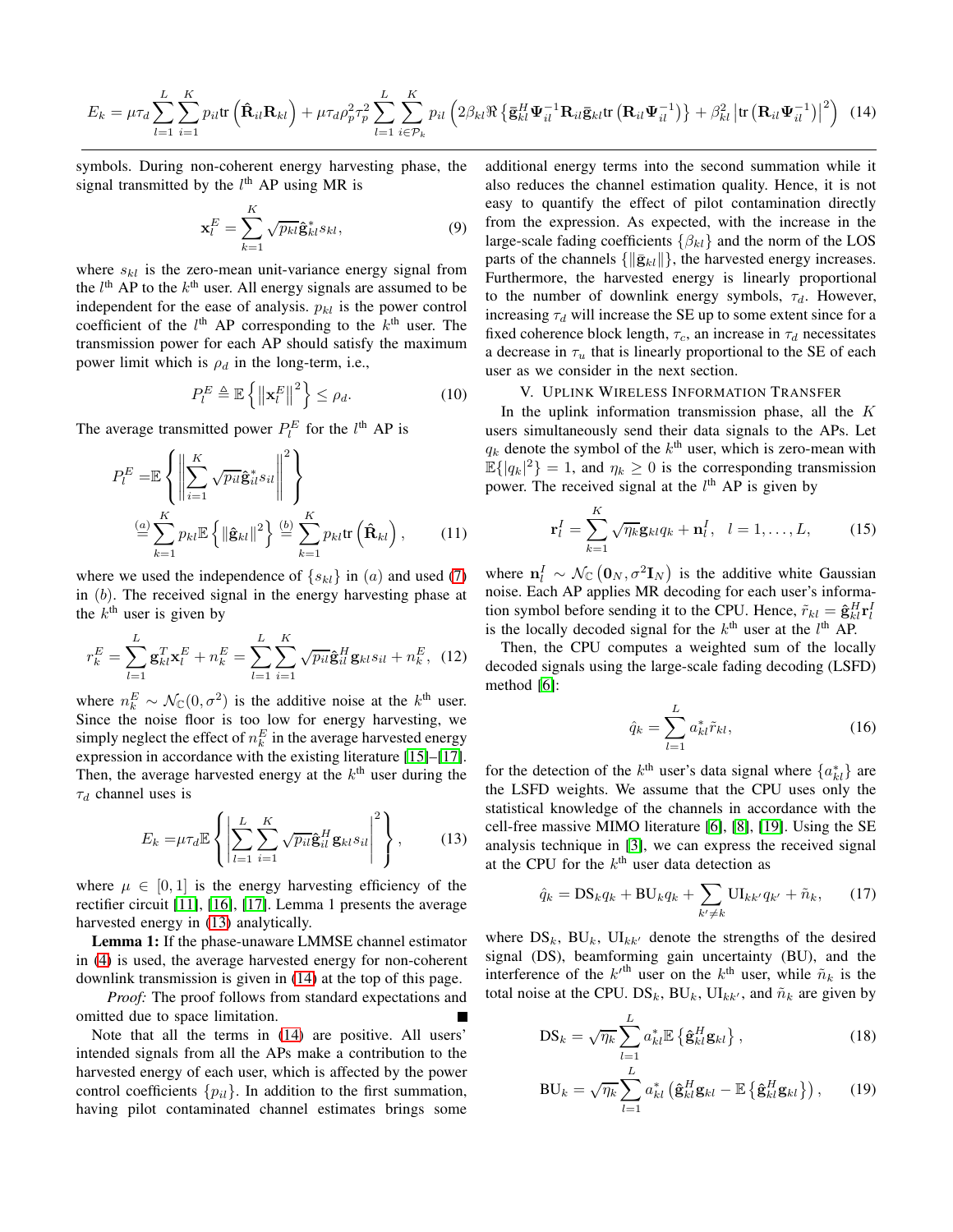$$
\mathrm{UI}_{kk'} = \sqrt{\eta_{k'}} \sum_{l=1}^{L} a_{kl}^* \hat{\mathbf{g}}_{kl}^H \mathbf{g}_{k'l}, \quad \tilde{n}_k = \sum_{l=1}^{L} a_{kl}^* \hat{\mathbf{g}}_{kl}^H \mathbf{n}_l^I. \quad (20)
$$

Let us define the following vectors and matrices for ease of notation:

$$
\boldsymbol{a}_k \triangleq [ a_{k1} \ \dots \ a_{kL} ]^T \in \mathbb{C}^L, \tag{21}
$$

$$
\boldsymbol{b}_{k} \triangleq [b_{k1} \dots b_{kL}]^{T} \in \mathbb{C}^{L}, \quad b_{kl} \triangleq \mathbb{E} \left\{ \hat{\mathbf{g}}_{kl}^{H} \mathbf{g}_{kl} \right\} \tag{22}
$$

$$
\boldsymbol{C}_{kk'} \in \mathbb{C}^{L \times L}, \quad c_{kk'}^{ll'} \triangleq \mathbb{E} \left\{ \hat{\mathbf{g}}_{kl}^H \mathbf{g}_{k'l} \mathbf{g}_{k'l'}^H \hat{\mathbf{g}}_{kl'} \right\}, \tag{23}
$$

$$
\boldsymbol{D}_{k} \in \mathbb{C}^{L \times L}, \quad d_{kl} \triangleq \mathbb{E} \left\{ \hat{\mathbf{g}}_{kl}^{H} \mathbf{n}_{l}^{I} \left( \mathbf{n}_{l}^{I} \right)^{H} \hat{\mathbf{g}}_{kl} \right\},\tag{24}
$$

where  $c_{kk'}^{ll'}$  is the  $(l, l')$ th element of the matrix  $C_{kk'}$ .  $D_k$  is a diagonal matrix with the  $l^{\text{th}}$  diagonal element being  $d_{kl}$ .

In the following lemma we present the uplink SE which is second novelty of this paper in the context of multiple antenna cell-free massive MIMO with unknown phase-shifted Rician fading and LSFD.

**Lemma 2:** The uplink SE for the  $k^{\text{th}}$  user with MR decoding for any finite value of  $M, K$ , and N is given by

$$
R_k = \frac{\tau_u}{\tau_c} \log_2 \left( 1 + \text{SINR}_k \right),\tag{25}
$$

where the effective signal-to-noise-plus-ratio  $SINR_k$  is

$$
\frac{\eta_k \left| \mathbf{a}_k^H \mathbf{b}_k \right|^2}{\mathbf{a}_k^H \left( \sum_{k'=1}^K \eta_{k'} \mathbf{C}_{kk'} \right) \mathbf{a}_k - \eta_k \left| \mathbf{a}_k^H \mathbf{b}_k \right|^2 + \mathbf{a}_k^H \mathbf{D}_k \mathbf{a}_k}, \quad (26)
$$

where the elements of  $b_k$ ,  $C_{kk'}$ , and  $D_k$  are given as

$$
b_{kl} = \rho_p \tau_p \bar{\mathbf{g}}_{kl}^H \mathbf{\Psi}_{kl}^{-1} \mathbf{R}_{kl} \bar{\mathbf{g}}_{kl} + \rho_p \tau_p \beta_{kl} \text{tr} \left( \mathbf{\Psi}_{kl}^{-1} \mathbf{R}_{kl} \right), \qquad (27)
$$

$$
c_{kk'}^U = \text{tr} \left( \hat{\mathbf{R}}_{kl} \mathbf{R}_{k'l} \right)
$$

$$
+ \mathcal{I}_{k' \in \mathcal{P}_k} \rho_p^2 \tau_p^2 \left( 2\beta_{k'l} \Re \left\{ \overline{\mathbf{g}}_{k'l}^H \boldsymbol{\Psi}_{kl}^{-1} \mathbf{R}_{kl} \overline{\mathbf{g}}_{k'l} \text{tr} \left( \mathbf{R}_{kl} \boldsymbol{\Psi}_{kl}^{-1} \right) \right\} + \beta_{k'l}^2 \left| \text{tr} \left( \mathbf{R}_{kl} \boldsymbol{\Psi}_{kl}^{-1} \right) \right|^2 \right), \tag{28}
$$

$$
c_{kk'}^{ll'} = \mathcal{I}_{k' \in \mathcal{P}_k} \rho_p^2 \tau_p^2 \times
$$
  
\n
$$
\left( \left( \mathbf{\bar{g}}_{k'l}^H \mathbf{\Psi}_{kl}^{-1} \mathbf{R}_{kl} \mathbf{\bar{g}}_{k'l} + \beta_{k'l} \text{tr} \left( \mathbf{\Psi}_{kl}^{-1} \mathbf{R}_{kl} \right) \right) \times
$$
  
\n
$$
\left( \mathbf{\bar{g}}_{k'l'}^H \mathbf{R}_{kl'} \mathbf{\Psi}_{kl'}^{-1} \mathbf{\bar{g}}_{k'l'} + \beta_{k'l'} \text{tr} \left( \mathbf{R}_{kl'} \mathbf{\Psi}_{kl'}^{-1} \right) \right) \right), \quad l' \neq l \quad (29)
$$

$$
d_{kl} = \sigma^2 \text{tr}\left(\hat{\mathbf{R}}_{kl}\right),\tag{30}
$$

where  $\mathcal{I}_{(\cdot)}$  is the indicator function, i.e.,  $\mathcal{I}_{k' \in \mathcal{P}_k}$  is equal to one if  $k' \in \mathcal{P}_k$ , otherwise it is equal to zero.

*Proof:* The proof follows from the fact that all the terms in [\(17\)](#page-2-2) are uncorrelated and standard properties of circularly symmetric Gaussian random variables and uniformly distributed phase shifts. The details are omitted.

We note that the effective SINR for each user is improved with an increase in the norm of its corresponding LOS components and large-scale fading of the channels to all the APs. However, an increase in these parameters lead also interference

to the other UEs. Other interference sources are uncertainty in the channel estimation and pilot contamination. In fact, the signals of the other UEs that share the same pilots with the considered UE bring additional positive terms into the denominator of the effective SINR. By an intelligent power control, it is possible to maximize the minimum guaranteed SE to each UE as we consider in the next section.

## VI. MAX-MIN FAIR JOINT LSFD AND POWER CONTROL

We want to maximize the minimum SE among the users by adjusting both the downlink WPT, the uplink powers, and the LSFD weights. The transmission power of the  $l<sup>th</sup>$  AP during downlink WPT phase,  $P_l^E$  in [\(11\)](#page-2-3) cannot exceed the long-term maximum power limit  $\rho_d$  as in [\(10\)](#page-2-4). Furthermore, we require that the  $k^{\text{th}}$  user's uplink data plus pilot energy,  $\tau_u \eta_k + \tau_p \rho_p$ is upper bounded by the harvested energy  $E_k$  in [\(14\)](#page-2-1). Then, the max-min fairness SE optimization problem can be cast as

$$
\begin{array}{ll}\n\text{maximize} & t \\
\{\mathbf{a}_k, \eta_k, p_{kl}\}, t\n\end{array} \tag{31}
$$

subject to  $SINR_k (a_k, \{\eta_i\}) \ge t, \quad k = 1, ..., K,$  (32)

<span id="page-3-4"></span><span id="page-3-1"></span>
$$
P_l^E\left(\{p_{il}\}\right) \le \rho_d, \quad l = 1, \dots, L,\tag{33}
$$

<span id="page-3-3"></span>
$$
\tau_u \eta_k + \tau_p \rho_p \le E_k \left( \{ p_{il'} \} \right), \quad k = 1, \dots, K,
$$
\n(34)

<span id="page-3-2"></span>
$$
p_{kl} \ge 0, \quad l = 1, ..., L, \quad \eta_k \ge 0, \quad k = 1, ..., K,
$$
\n(35)

<span id="page-3-0"></span>where  $SINR_k$  is from [\(26\)](#page-3-0) and t is the SINR that all users achieve. Note that the problem above is neither convex nor manageable in terms of finding the global optimum solution due to the highly coupled variables. However, an alternating optimization approach can be used in an efficient manner. The motivation for the alternating approach is explained as follows. Note that  $P_l^E$  and  $E_k$  are affine functions of  $\{p_{il'}\}$ . Similarly, the numerator and denominator of  $SINR_k$  are linear in  $\{\eta_i\},\$ given the LSFD vectors  $a_k$ , for  $k = 1, \ldots, K$ . Hence, for some given  $a_k$ , the optimization problem can be shown to be quasilinear and its global optimum solution can be found using bisection search over  $t$  by solving a series of simple linear programming problems [\[21\]](#page-5-18). Furthermore, the LSFD vector  $a_k$  only affects the SINR of the  $k^{\text{th}}$  user and can be found in closed form for the given uplink power coefficients  $\{\eta_i\}$ by maximizing a generalized Rayleigh quotient [\[19\]](#page-5-15). Using these observations, we propose the alternating optimization algorithm which combines the closed-form LSFD vectors with the bisection search over minimum SINR as follows:

Algorithm 1: Alternating Optimization for Max-Min Fair LSFD and Power Control

1) Initialization: Choose the initial lower and upper bound for max-min SINR as  $t_{\text{min}} = 0$  and  $t_{\text{max}}$  that is a proper positive number, respectively. Initialize  $a_k$  as all ones vector for  $k = 1, \ldots, K$ .

2) Set  $t = \frac{t_{\text{min}} + t_{\text{max}}}{2}$ . Solve the linear feasibility problem obtained by taking  $\{a_k\}$  and t as constant in [\(31\)](#page-3-1)-[\(35\)](#page-3-2), for  $\{p_{kl}, \eta_k\}.$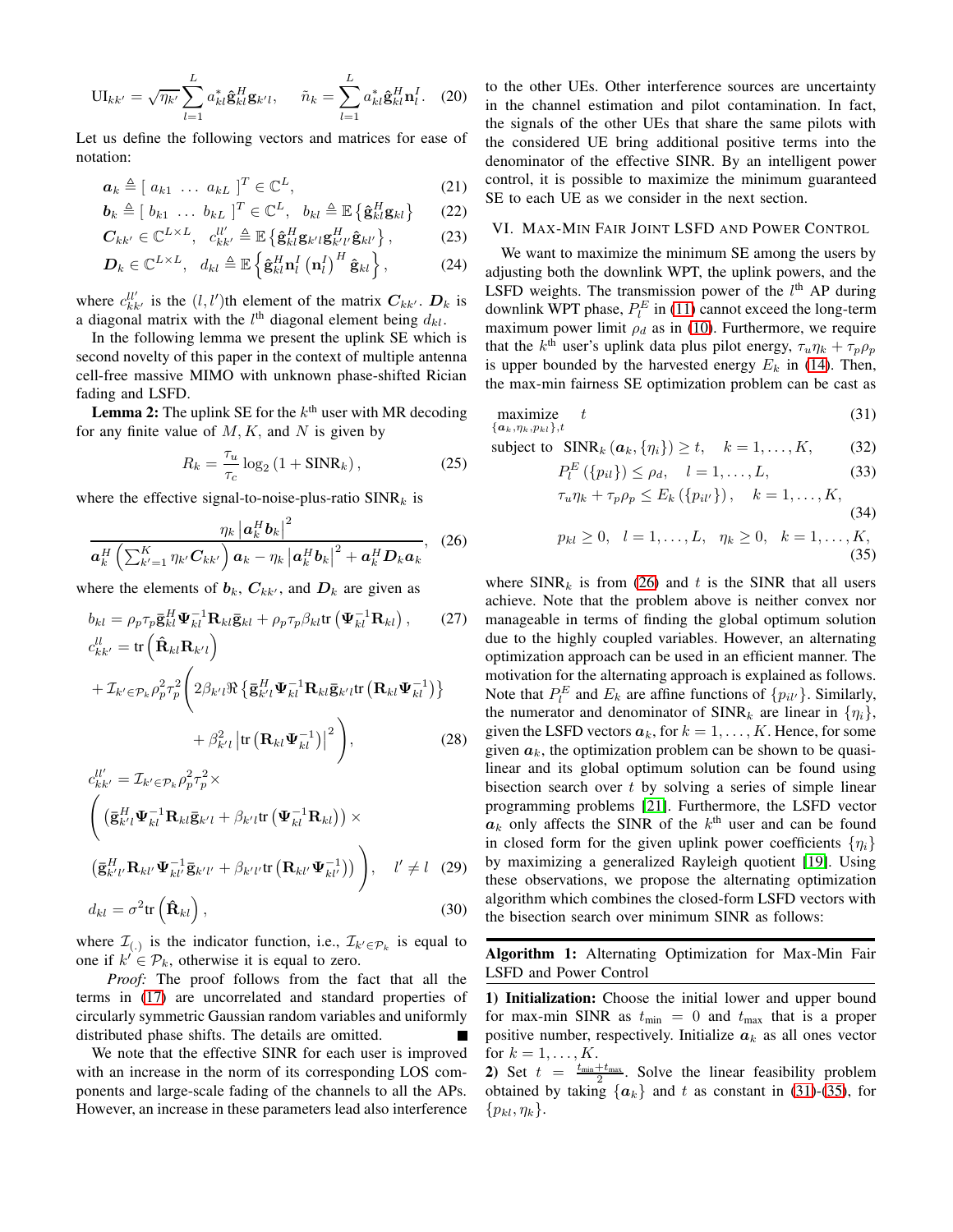

Fig. 1. CDF of the SE per user for  $L = 16$  and  $N = 25$ .

3) If the problem in Step 2 is feasible, set the power control coefficients as the solution of this problem. Then, obtain the optimum  $\{a_k\}$  by maximizing each user's SINR as a generalized Rayleigh quotient and set  $t_{\text{min}} = t^*$  and  $t_{\text{max}} = 2t^*$ where  $t^*$  is the minimum of the SINRs after applying LSFD. If the problem is not feasible, set  $t_{\text{max}} = t$ .

4) Stop if  $t_{\text{max}} - t_{\text{min}} < \epsilon$  where  $\epsilon > 0$  is the tolerance parameter. Otherwise, continue with Step 2.

The initial value of  $t_{\text{max}}$  in Algorithm 1 can be taken as an upper bound of  $t$  for the problem [\(31\)](#page-3-1)-[\(35\)](#page-3-2). A simple upper bound can be obtained by supposing that there is only one user in the setup and maximizing the SINR of that user. If we focus on the  $k^{\text{th}}$  user, the harvested energy,  $E_k$  in [\(13\)](#page-2-0) is maximized by setting  $p_{kl} = \rho_d / \text{tr}\left(\hat{\mathbf{R}}_{kl}\right)$  and  $p_{il} = 0$ ,  $\forall i \neq k$  by [\(10\)](#page-2-4)-[\(11\)](#page-2-3). Let  $E_k^*$  denote the value of harvested energy for this setting. To maximize the  $SINR_k$ , we equate the total uplink transmission energy for the  $k<sup>th</sup>$  user to the harvested energy  $E_k^*$  in [\(34\)](#page-3-3) and obtain the data power control coefficient as  $\eta_k^*$ . We set all other power control coefficients to zero, i.e.,  $\eta_i = 0$ ,  $\forall i \neq k$ . After maximizing the obtained generalized Rayleigh quotient for the  $k^{\text{th}}$  user, we obtain  $\text{SINR}_{k}^{\star}$ . If we repeat this procedure for each user, we can obtain a proper upper bound for the initialization of Algorithm 1 as follows:

$$
t_{\max} = \min_{k} \text{SINR}_{k}^{\star}.
$$
 (36)

Note that in Step 3 of Algorithm 1, we change  $t_{\text{max}}$  to  $2t^*$  if the problem in Step 2 is feasible. The reason for this update is that after LSFD, it may be possible to obtain feasible solution with t larger than the  $t_{max}$  that is set at the previous infeasible iterations. Note that the objective function of the problem [\(31\)](#page-3-1)-[\(35\)](#page-3-2) is upper bounded as shown above and an improved solution is obtained at each iteration. Hence, Algorithm 1 converges.

## VII. NUMERICAL RESULTS

We will quantify the SE for different setups and compare the performance of the max-min fairness optimization with a simpler power control that is inspired by the fractional power



Fig. 2. CDF of the minimum SE per setup for  $L = 16$  and  $N = 25$ .

control (FPC) scheme for the downlink information transmission in [\[20\]](#page-5-19). The 3GPP indoor hotspot (InH) model in [\[22\]](#page-5-20) is used with a 3.4 GHz carrier frequency and 20 MHz bandwidth. The large-scale fading coefficients, shadowing parameters, probability of LOS, and the Rician factors are simulated based on [\[22,](#page-5-20) Table B.1.2.1-1, B.1.2.1-2, B.1.2.2.1-4]. The APs are uniformly distributed in a  $100 \text{ m} \times 100 \text{ m}$  square. For each setup, the UEs are randomly dropped and a 4 m height difference between APs and UEs is taken into account in calculating distance. The noise variance is  $\sigma^2 = -96$  dBm. The uplink pilot transmission power is −40 dBm. The total number of samples per coherence interval is  $\tau_c = 200$  with  $\tau_p = 5$ ,  $\tau_d = 25$ , and  $\tau_u = 170$ . The energy harvesting efficiency of the rectifier circuit,  $\mu$ , is 0.5. For each scenario, 100 random setups are considered.

In the first scenario, we consider  $L = 16$  APs, each with  $N = 25$  antennas. The maximum power of each AP is  $\rho_d = 250$  mW. MMF stands for the proposed max-min fairness optimization. For the other scheme that is shown by FPC, the power control coefficient  $p_{kl}$  is proportional to  $1/\sqrt{\text{tr}(\hat{\mathbf{R}}_{lk})}$ and they are scaled such that total transmission power is  $\rho_d$ for each AP in accordance with the power control scheme [\[20\]](#page-5-19). Each UE's power control coefficient  $\eta_k$  is adjusted such that total uplink transmission energy is equal to the harvested energy in the downlink.

In Fig. 1, we plot the cumulative distribution function (CDF) of the individual SE per user. We notice that the 90% and 95% likely SE (i.e., where the CDF is 0.1 and 0.05, respectively) is better for the proposed max-min fair design by 43% and 84% in comparison to the FPC for  $K = 20$  UEs. The relative improvement by the max-min fairness is larger for  $K = 40$ UEs, i.e., by 84% and 159%, for 90% and 95% likely SE, respectively.

In order to see the fairness improvement of the proposed algorithm, we plot the CDF of the minimum SE of all the UEs per setup in Fig. 2 for the same scenario. For both  $K =$ 20 and  $K = 40$ , the minimum SE of the network improves substantially and larger SE is guaranteed for all the UEs.

In Fig. 3, we quantify the impact of the number of APs, L, and antennas per AP, N, for  $K = 20$  UEs. The maximum